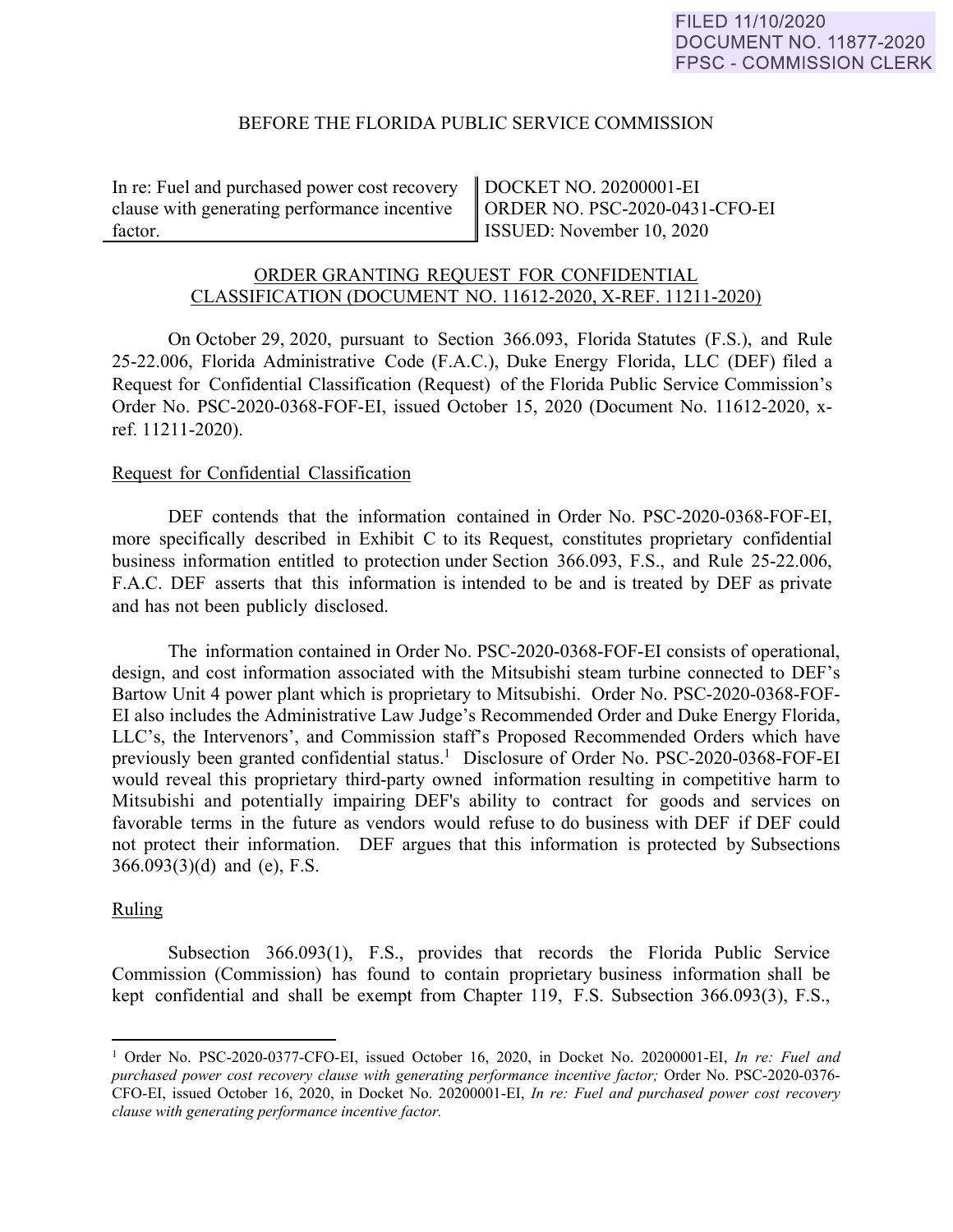# ORDER NO. PSC-2020-0431-CFO-EI DOCKET NO. 20200001-EI PAGE 2

defines proprietary confidential business information as information that is intended to be and is treated by the company as private, in that disclosure of the information would cause harm to the company's ratepayers or business operations, and has not been voluntarily disclosed to the public. Subsection 366.093(3), F.S., provides that proprietary confidential business information includes, but is not limited to:

(d) Information concerning bids or other contractual data, the disclosure of which would impair the efforts of the public utility or its affiliates to contract for goods or services on favorable terms.

(e) Information relating to competitive interests, the disclosure of which would impair the competitive business of the provider of the information.

 Upon review, it appears the information and data provided in this request satisfies the criteria set forth in Subsection 366.093(3), F.S., for classification as proprietary confidential business information. The operational, design, and cost information for the DEF's Bartow Unit 4 power plant discussed in Order No. PSC-2020-0368-FOF-EI appear to be "information concerning bids or other contractual data, the disclosure of which would impair the efforts of the public utility or its affiliates to contract for goods or services on favorable terms" and "information relating to competitive interests, the disclosure of which would impair the competitive business of the provider of the information." Thus the information identified in Document No. 11612-2020, x-ref. 11211-2020, shall be granted confidential classification.

Pursuant to Subsection 366.093(4), F.S., the information for which confidential classification is granted herein shall remain protected from disclosure for a period of up to 18 months from the date of issuance of this Order. At the conclusion of the 18-month period, the confidential information will no longer be exempt from Section 119.07(1), F.S., unless DEF or another affected person shows, and the Commission finds, that the records continue to contain proprietary confidential business information.

Based on the foregoing, it is hereby

ORDERED by Commissioner Andrew Giles Fay, as Prehearing Officer, that Duke Energy Florida, LLC's Request for Confidential Classification of Document No. 11612-2020, x-ref. 11211-2020, is granted, as set forth herein. It is further

ORDERED that the information in Document No. 11612-2020, x-ref. 11211-2020, for which confidential classification has been granted, shall remain protected from disclosure for a period of up to 18 months from the date of issuance of this Order. It is further

 ORDERED that this Order shall be the only notification by the Commission to the parties of the date of declassification of the materials discussed herein.